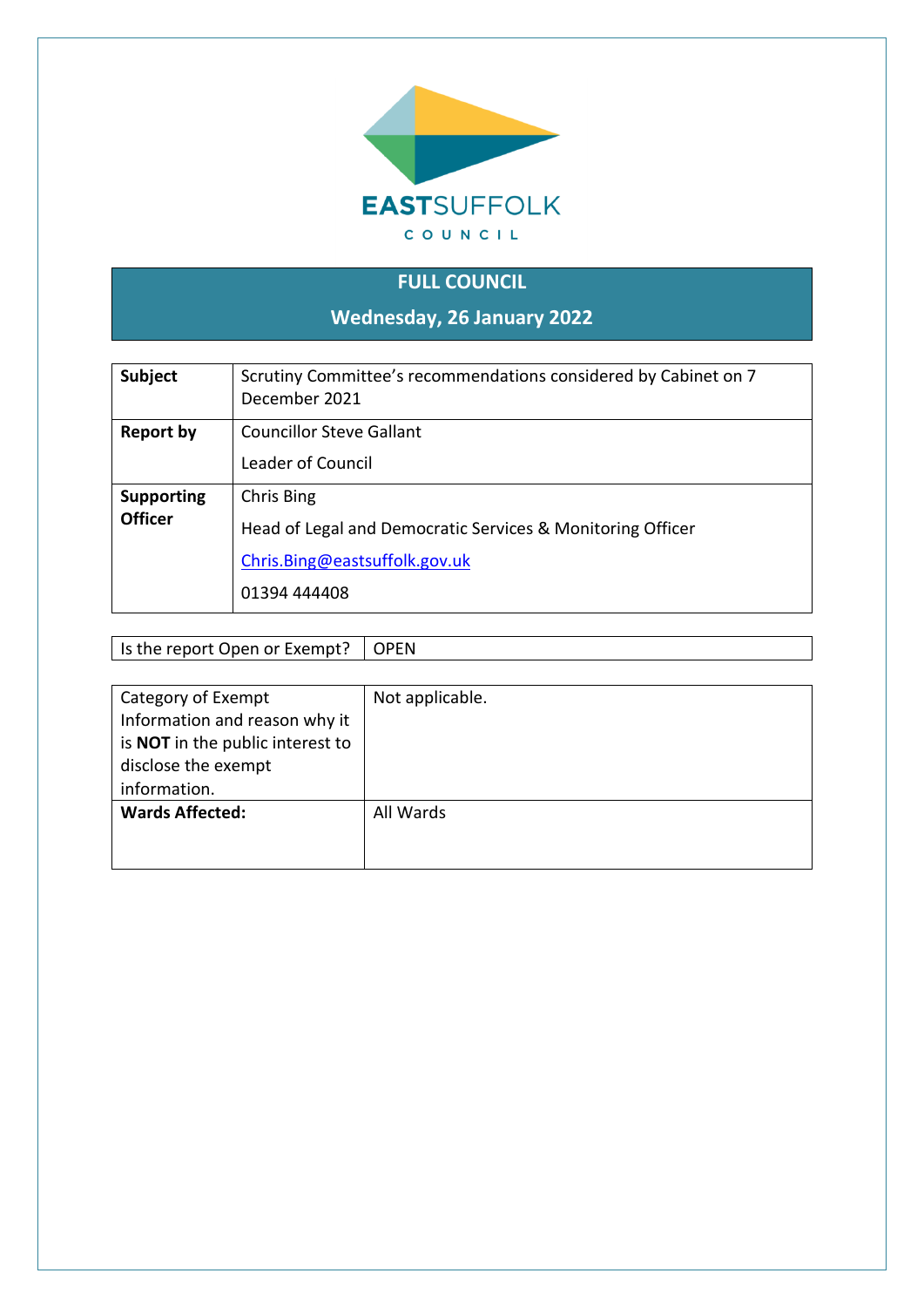## **Purpose and high-level overview**

#### **Purpose of Report:**

In accordance with Paragraph 8C8 of the Scrutiny Procedure Rules in the Constitution, Full Council is required to consider Scrutiny Committee recommendations, made in relation to their reviews on Housing Development and Waste Management, which the Cabinet on 7 December 2021 was unable to agree in whole, or in part.

Scrutiny Committee's recommendations were detailed in the appendices to the Cabinet reports:

- ES/0963 by the Cabinet Member with responsibility for the Environment in relation to the Scrutiny Committee review of Waste Management.
- ES/0964 by the Cabinet Member with responsibility for Housing in relation to the Scrutiny Committee review of Housing Development

#### **Options:**

No other options were considered as the Constitution requires that this procedure be followed.

#### **Recommendation/s:**

That Full Council notes and affirm Cabinet's decisions of 7 December 2021 on Scrutiny Committee recommendations to Cabinet in reports ES/0963 and ES/0964

## **Corporate Impact Assessment**

#### **Governance:**

Paragraph 8C8 of the Scrutiny Procedure Rules in the Constitution requires that, if following careful and proper consideration by the Cabinet of any report (or reports) from the Scrutiny Committee:

(a) The Cabinet is unable to agree in whole or in part with any recommendations in the report (or majority report if there be also a minority report) and proposes a decision at variance in whole or in part with any recommendations. Or

(b) The Cabinet in agreeing with any recommendations in the report (or majority report) is thereby supporting proposals that would require in whole or in part a departure from or change to the Council's existing Budgetary and/or Policy Framework.

The recommendations in the report (or majority report) of the Scrutiny Committee and the recommendations of the Cabinet, shall stand referred to the next available meeting of the Council for further consideration. The Proper Officer shall ensure that the item is placed in the agenda for the next Council meeting.

After due consideration, the decision of the Council shall be final.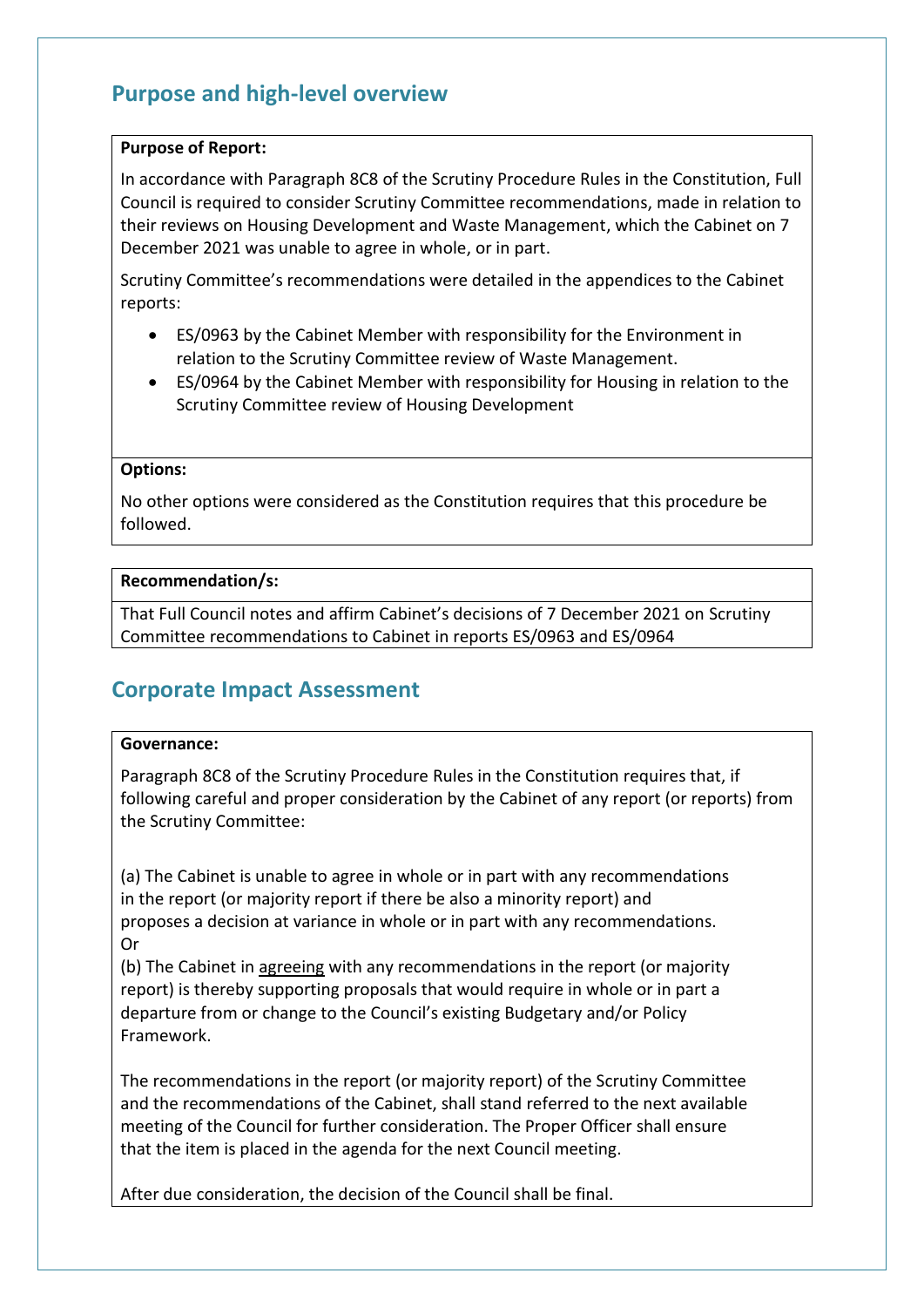## **ESC policies and strategies that directly apply to the proposal:**

East Suffolk Council's Constitution – Scrutiny Procedure Rules.

#### **Environmental:**

Not applicable.

## **Equalities and Diversity:**

Not applicable.

## **Financial:**

Not applicable.

#### **Human Resources:**

Not applicable.

**ICT:**

Not applicable.

**Legal:**

To accord with the Council's Constitution.

**Risk:**

To avoid any reputational damage from not complying with the Council's Constitution.

**External Consultees:** Not applicable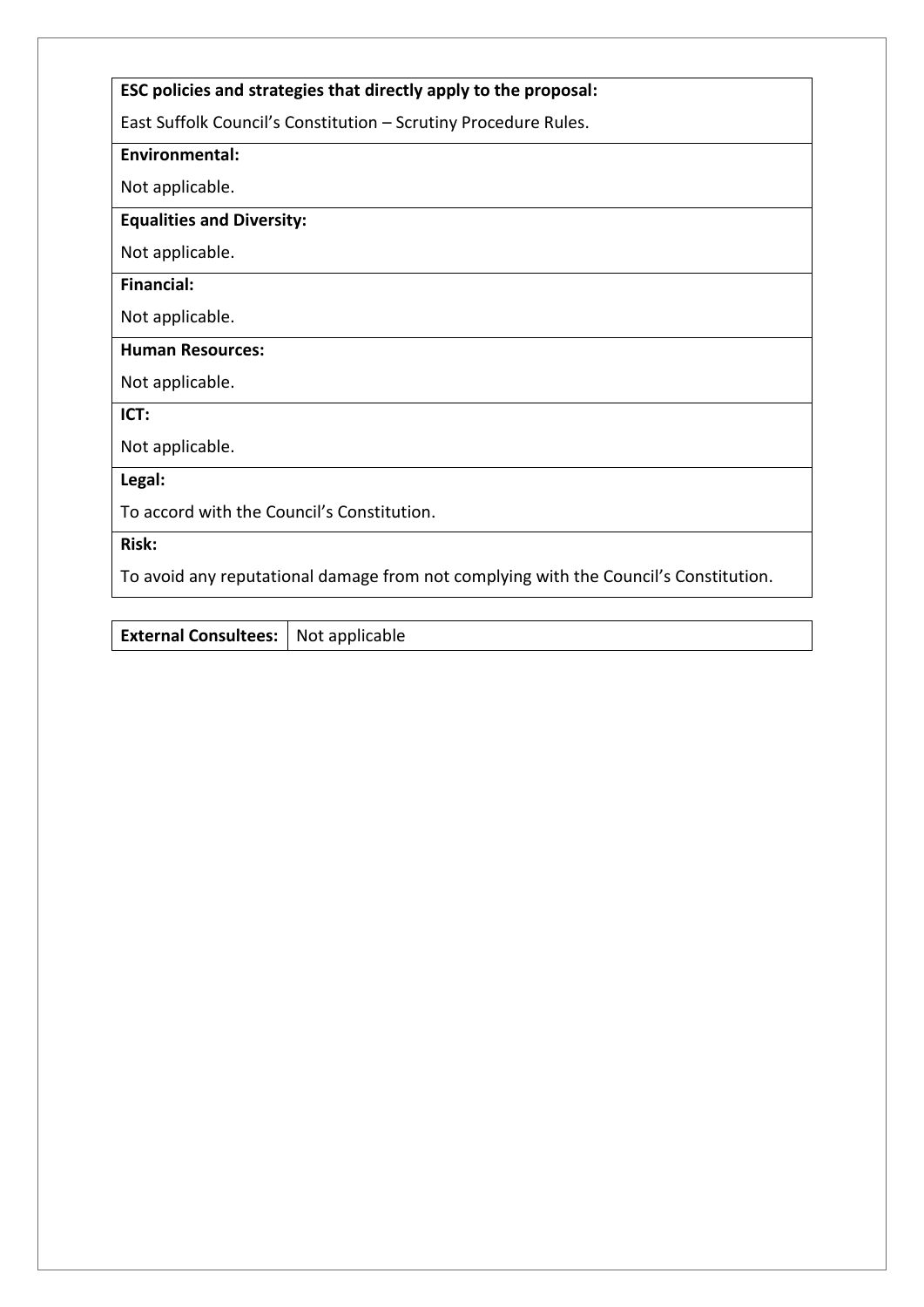# **Strategic Plan Priorities**

| Select the priorities of the <b>Strategic Plan</b> which are supported by<br><b>Primary</b><br>this proposal:<br>priority<br>(Select only one primary and as many secondary as appropriate) |                                                              |        | <b>Secondary</b><br>priorities |
|---------------------------------------------------------------------------------------------------------------------------------------------------------------------------------------------|--------------------------------------------------------------|--------|--------------------------------|
| <b>T01</b>                                                                                                                                                                                  | <b>Growing our Economy</b>                                   |        |                                |
| P01                                                                                                                                                                                         | Build the right environment for East Suffolk                 | $\sim$ |                                |
| P02                                                                                                                                                                                         | Attract and stimulate inward investment                      |        |                                |
| P03                                                                                                                                                                                         | Maximise and grow the unique selling points of East Suffolk  | $\Box$ | П                              |
| P04                                                                                                                                                                                         | <b>Business partnerships</b>                                 | $\Box$ |                                |
| P05                                                                                                                                                                                         | Support and deliver infrastructure                           | П      | П                              |
| <b>T02</b>                                                                                                                                                                                  | <b>Enabling our Communities</b>                              |        |                                |
| P06                                                                                                                                                                                         | <b>Community Partnerships</b>                                |        |                                |
| P07                                                                                                                                                                                         | Taking positive action on what matters most                  | П      | 区                              |
| P08                                                                                                                                                                                         | Maximising health, well-being and safety in our District     | $\Box$ | Ø                              |
| P09                                                                                                                                                                                         | <b>Community Pride</b>                                       | $\Box$ | J.                             |
| <b>T03</b>                                                                                                                                                                                  | <b>Maintaining Financial Sustainability</b>                  |        |                                |
| P10                                                                                                                                                                                         | Organisational design and streamlining services              | $\Box$ | ×.                             |
| P11                                                                                                                                                                                         | Making best use of and investing in our assets               | П      |                                |
| P12                                                                                                                                                                                         | Being commercially astute                                    | $\Box$ |                                |
| P13                                                                                                                                                                                         | Optimising our financial investments and grant opportunities | $\Box$ | $\Box$                         |
| P14                                                                                                                                                                                         | Review service delivery with partners                        | П      |                                |
| <b>T04</b>                                                                                                                                                                                  | <b>Delivering Digital Transformation</b>                     |        |                                |
| P15                                                                                                                                                                                         | Digital by default                                           | $\Box$ |                                |
| P16                                                                                                                                                                                         | Lean and efficient streamlined services                      | $\Box$ |                                |
| P17                                                                                                                                                                                         | Effective use of data                                        | П      |                                |
| P18                                                                                                                                                                                         | Skills and training                                          | $\Box$ |                                |
| P19                                                                                                                                                                                         | District-wide digital infrastructure                         | П      |                                |
| <b>T05</b>                                                                                                                                                                                  | <b>Caring for our Environment</b>                            |        |                                |
| P20                                                                                                                                                                                         | Lead by example                                              | П      |                                |
| P21                                                                                                                                                                                         | Minimise waste, reuse materials, increase recycling          |        |                                |
| P22                                                                                                                                                                                         | Renewable energy                                             |        |                                |
| P23                                                                                                                                                                                         | Protection, education and influence                          | $\Box$ |                                |
| <b>XXX</b>                                                                                                                                                                                  | <b>Governance</b>                                            |        |                                |
| XXX                                                                                                                                                                                         | How ESC governs itself as an authority                       | Σ      | n.                             |
|                                                                                                                                                                                             | How does this proposal support the priorities selected?      |        |                                |

To accord with the Council's Constitution and ensure good governance for the benefit of residents and ratepayers within the District.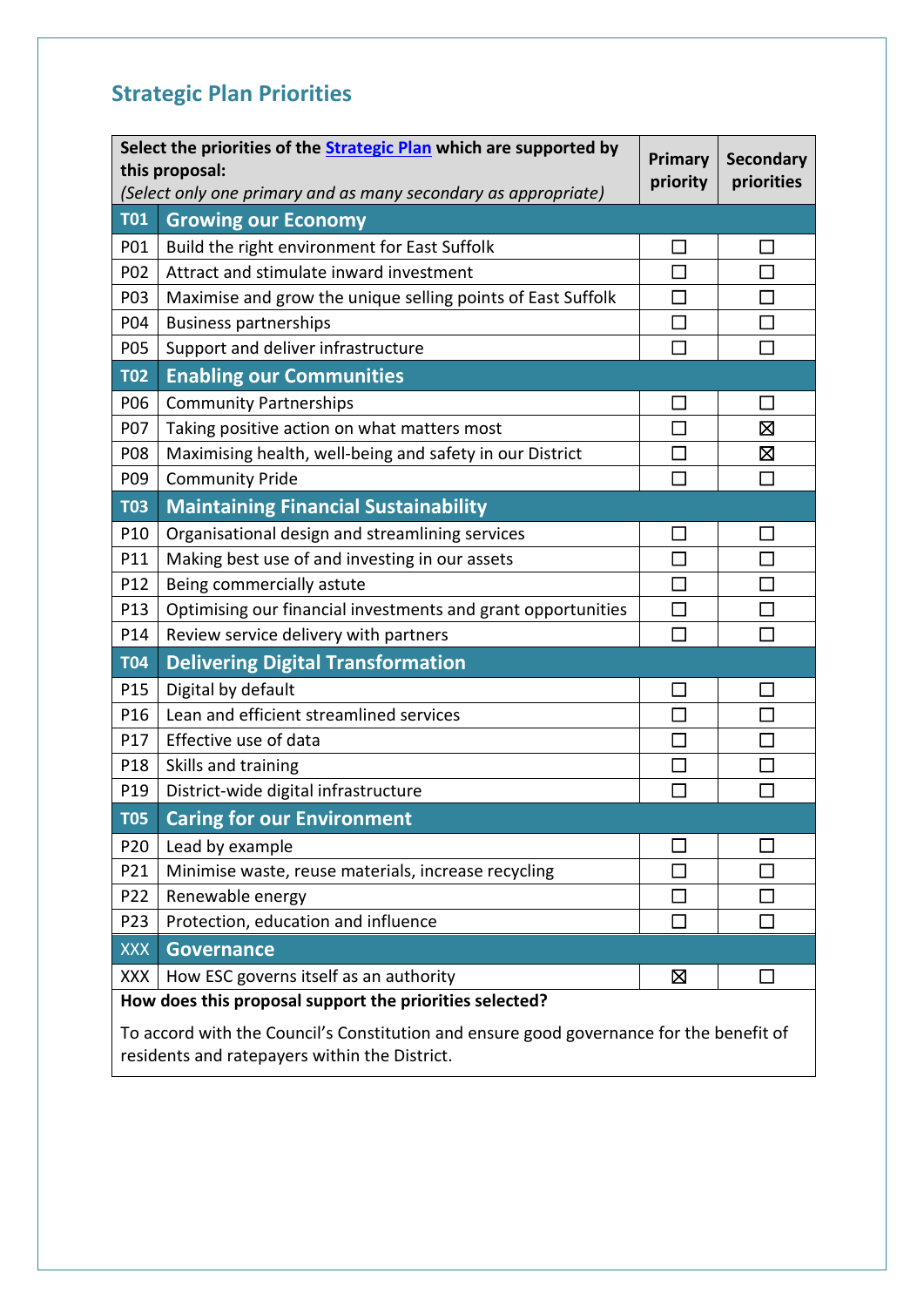# **Background and Justification for Recommendation**

| $\overline{1}$ | <b>Background facts</b>                                                                                                                                                                                                                        |
|----------------|------------------------------------------------------------------------------------------------------------------------------------------------------------------------------------------------------------------------------------------------|
| 1.1            | The Constitution requires Full Council to consider any Scrutiny Committee<br>recommendations that are rejected wholly or in part by Cabinet.                                                                                                   |
| 1.2            | On 7 December 2021, Cabinet received three reports containing recommendations<br>from the Scrutiny Committee following their reviews in relation to Empty Homes,<br>Housing Development and Waste Management.                                  |
| 1.3            | Cabinet agreed the Empty Homes recommendation but rejected the<br>recommendation relating to Housing Development. The Scrutiny Committee<br>made 14 recommendations in relation to Waste Management, 7 of which were<br>not agreed by Cabinet. |

| $\overline{2}$ | <b>Current position</b>                                                                                                                                                                                                                                                                                                                                                                                              |
|----------------|----------------------------------------------------------------------------------------------------------------------------------------------------------------------------------------------------------------------------------------------------------------------------------------------------------------------------------------------------------------------------------------------------------------------|
| 2.1            | <b>Housing Development</b>                                                                                                                                                                                                                                                                                                                                                                                           |
|                | The Scrutiny Committee had recommended:                                                                                                                                                                                                                                                                                                                                                                              |
|                | That Cabinet be asked to support this Committee's recommendation for<br>Officers to draw up a Business Case, within 3 months of the Cabinet decision,<br>on the resources required in order to increase the existing target of delivering<br>50 new build Council houses per annum to 100 new build Council houses per<br>annum.                                                                                     |
| 2.2            | At Cabinet on 7 December 2021, the Cabinet Member with responsibility for<br>Housing, Councillor Kerry, asked Cabinet not to accept the recommendation from<br>the Scrutiny Committee, at this time, citing a number of other factors that needed<br>to be considered before a Business Case could be produced such as:                                                                                              |
|                | The need to consider the energy efficiency of its 4,500 Housing Revenue<br>٠<br>Account owned properties.<br>To understand the impact of key changes that would impact on the Housing<br>$\bullet$<br>Revenue Account's Business Plan, including the Building Safety Bill, the<br>Retrofit agenda, the changes in the way ESC could use Right to Buy receipts<br>and the removal of the debt cap.                    |
|                | Councillor Bird, Chairman of the Scrutiny Committee had urged Cabinet to support<br>the recommendation by emphasising that the Scrutiny Committee had not<br>recommended increasing the council house building target, but merely to produce<br>a business case to quantify the impact and cost of so increasing the target.                                                                                         |
|                | The Leader and the Cabinet Member with responsibility for Housing had repeated<br>the need for evaluation to take place at this time, especially the cost, of retro<br>fitting existing Council houses. The Leader had also stated that the Team was<br>focussed heavily on a whole number of issues; and there was little point in asking<br>them to produce a Business Case when Cabinet's view was already known. |
|                | The Cabinet resolved that the recommendation made by the Scrutiny Committee<br>be rejected.                                                                                                                                                                                                                                                                                                                          |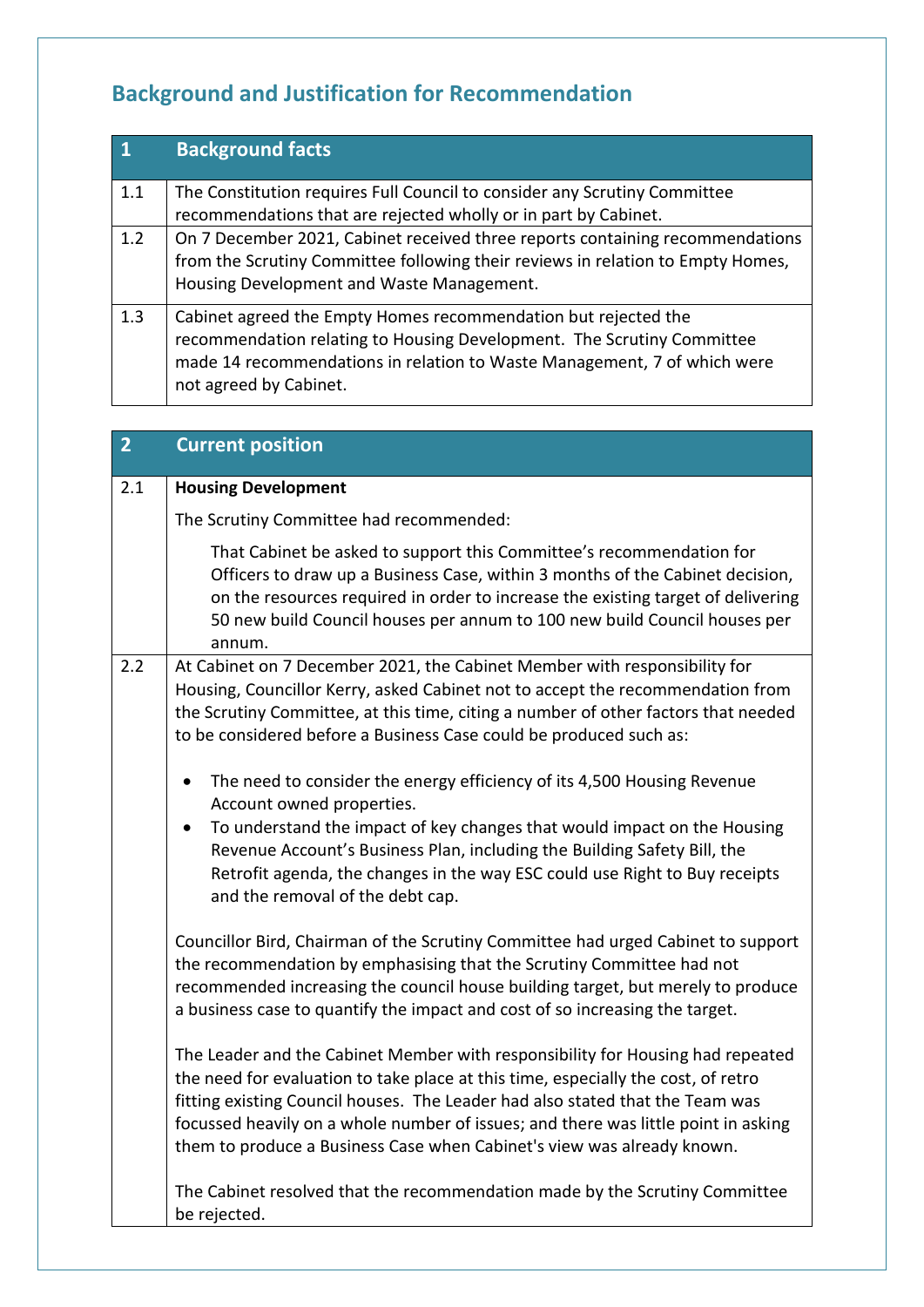| 2.3 | <b>Waste Management</b>                                                                                                                                                                                                                                                                                                                                                                                                                                                                                                                             |
|-----|-----------------------------------------------------------------------------------------------------------------------------------------------------------------------------------------------------------------------------------------------------------------------------------------------------------------------------------------------------------------------------------------------------------------------------------------------------------------------------------------------------------------------------------------------------|
|     | At Cabinet on 7 December 2021, Councillor Mallinder, the Cabinet Member with<br>responsibility for the Environment, in referring to the recommendations put<br>forward by the Scrutiny Committee, stated that ESC was doing much of the work<br>already and going forward, with the move to a Local Authority Trading Company<br>delivering waste services, there would be a review of practices. Councillor<br>Mallinder had also reported that the Environmental Bill would bring a complete<br>change of how household waste would be collected. |
|     | The Leader had referred to the Suffolk Waste Partnership (SWP) and stated that if<br>the Scrutiny Committee made a suggestion that was Suffolk-wide, then it needed<br>to be considered by the SWP rather than ESC. The Leader was of the view that it<br>was not the role of the Scrutiny Committee to ask Cabinet to ask somebody else to<br>do something; he added that the Scrutiny Committee could, if it so wished, contact<br>the Chair of the SWP, who happened to also be Councillor Mallinder, regarding<br>initiatives.                  |
|     | Cabinet resolved to support the response to the Scrutiny Committee<br>recommendations outlined by the Cabinet Member with responsibility for the<br>Environment in report ES/0963.                                                                                                                                                                                                                                                                                                                                                                  |
| 2.4 | Full Council is asked to note the responses to the following recommendations<br>which were effectively accepted:                                                                                                                                                                                                                                                                                                                                                                                                                                    |
|     | 1. That, within six months of receipt of this report, Cabinet seeks the creation of<br>a more integrated approach to waste management by closer working between<br>Norse Commercial Services and the Council's Environmental Enforcement Team.                                                                                                                                                                                                                                                                                                      |
|     | This is action is already in place, the processes of delivery of our services relies on<br>full integrated of both East Suffolk and Norse - education and enforcement is a<br>continued policy.                                                                                                                                                                                                                                                                                                                                                     |
|     | 2. That, within three months of receipt of this report, Cabinet reviews the<br>current staffing level of Waste Management Officers and consider increasing the<br>establishment by a further three Officers.                                                                                                                                                                                                                                                                                                                                        |
|     | Resources will be considered and discussed with Norse. ESC is looking at proposals<br>to create a stronger strategic waste function within the authority and will review<br>the resources allocated to this area as part of this review.                                                                                                                                                                                                                                                                                                            |
|     | 3. That, within three months of receipt of this report, Cabinet seeks a review of<br>the current schedule of lay-by clearing to ensure it is operating at maximum<br>efficiency.                                                                                                                                                                                                                                                                                                                                                                    |
|     | All waste services are monitored and periodically updated. This ongoing review<br>will now be led through our new Waste and Business Improvement Manager.                                                                                                                                                                                                                                                                                                                                                                                           |
|     | 4. In welcoming the trial of sensors on bins, the Committee recommends that,<br>within three months of receipt of this report, Cabinet seeks trials of the following                                                                                                                                                                                                                                                                                                                                                                                |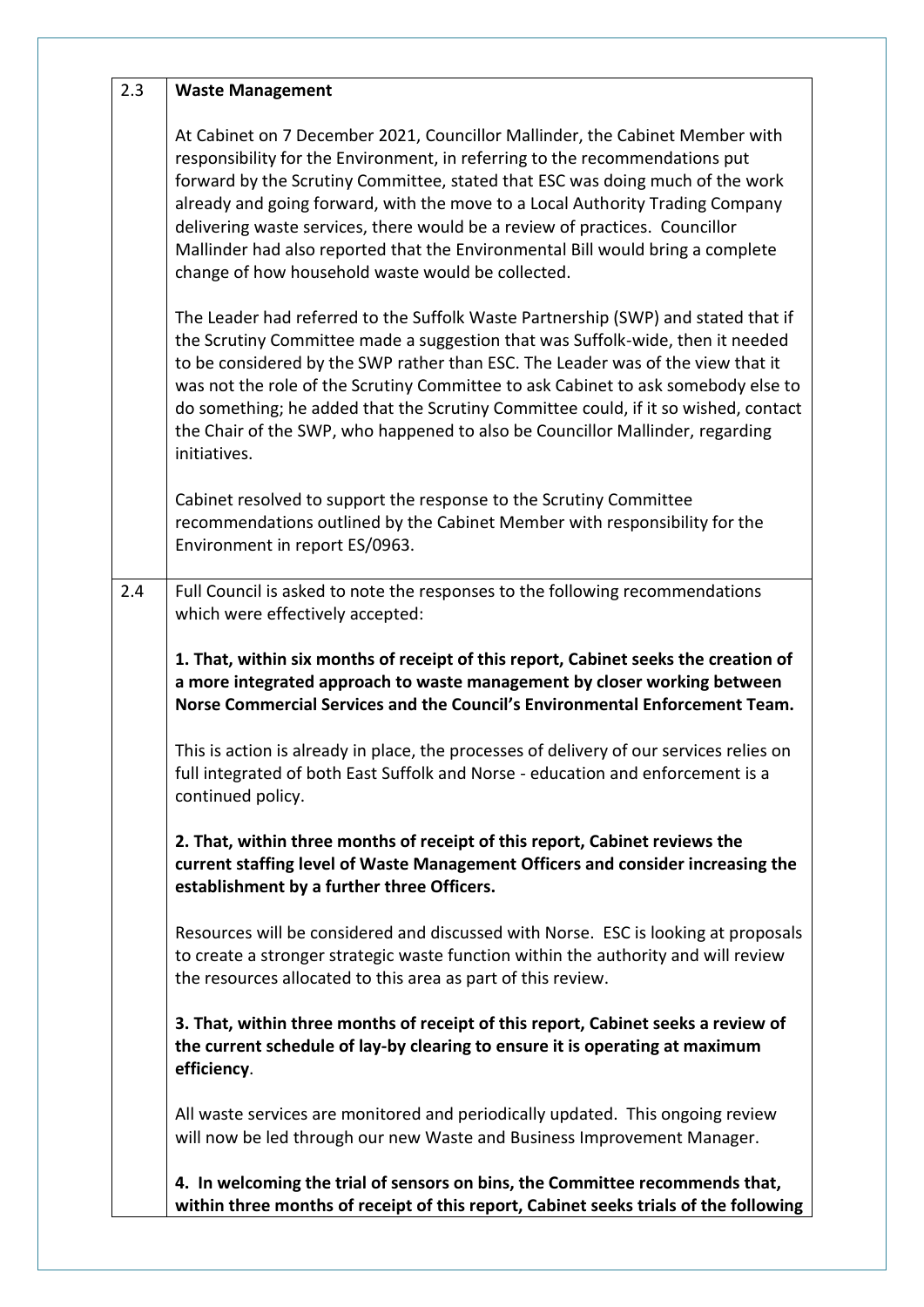|       | additional measures to aid the reporting of full bins $-$ (a) a Quick Response (QR)<br>matrix barcode (or two dimensional code) on bins that identifies specific<br>locations and when the bins are nearing capacity; and (b) that the Council's<br>current online reporting system be enhanced, perhaps to mirror the reporting<br>system of Highways at the county council, so that it tells a user if an incident of<br>fly-tipping has already been reported.                                                 |
|-------|-------------------------------------------------------------------------------------------------------------------------------------------------------------------------------------------------------------------------------------------------------------------------------------------------------------------------------------------------------------------------------------------------------------------------------------------------------------------------------------------------------------------|
|       | In order to test its effectiveness, a trial can be carried out within six months. If it<br>proves to be successful, we could consider a wider rollout. There is a massive<br>transformation piece being undertaken at present in waste and we need to<br>mindful of our resources.                                                                                                                                                                                                                                |
|       | 5. Having considered the fly-tipping initiative implemented in Northamptonshire<br>in partnership with the Police and Crime Commissioner (PCC), the Committee<br>recommends that, within six months of receipt of this report, Cabinet seeks<br>exploration of the replication of this initiative, including funding contributions<br>from the PCC (which aids private landowners to deal with fly-tipping and<br>receives funding from the PCC for the tackling of littering issues as anti-social<br>behaviour) |
|       | This request will be referred to the Suffolk Waste Partnership. The PCC covers the<br>entire county and therefore ESC cannot negotiate this in isolation. It should be<br>noted however that waste enforcement responsibilities fall to ESC and the<br>Environment Agency, not the police.                                                                                                                                                                                                                        |
|       | 6. The Committee acknowledged the benefit of school visits to the Energy from<br>Waste facility for school parties but wished to recommend that, within two<br>months of receipt of this report, the Cabinet Member for The Environment seek<br>the incorporation of the RSPCAs Generation Kind initiative in the curriculum<br>(which highlights the damage done to wildlife by litter)                                                                                                                          |
|       | This recommendation will be raised with the Suffolk Waste Partnership. ESC does<br>not have the staff to engage with schools or have any controls over the curriculum.                                                                                                                                                                                                                                                                                                                                            |
|       | 7. That, in general, campaigns such as that launched on 17 June to help people<br>understand recycling requirements, be expanded beyond social media to ensure<br>as wide an audience as possible and avoid digital exclusion                                                                                                                                                                                                                                                                                     |
|       | This recommendation will be raised at the Suffolk Waste Partnership, who plan<br>and resource these campaigns.                                                                                                                                                                                                                                                                                                                                                                                                    |
| 2.5   | Full Council is asked to consider the following recommendations made by the<br>Scrutiny Committee which the Cabinet resolved not to accept:                                                                                                                                                                                                                                                                                                                                                                       |
| 2.5.1 | That, within one month of receipt of this report, the Cabinet Member for The<br>Environment lobbies the responsible Government Minister to seek a fully<br>digitised and traceable waste management service.                                                                                                                                                                                                                                                                                                      |
|       | That, within one month of receipt of this report, the Cabinet Member for The<br>Environment lobbies Highways England to seek a review of its current policy so                                                                                                                                                                                                                                                                                                                                                    |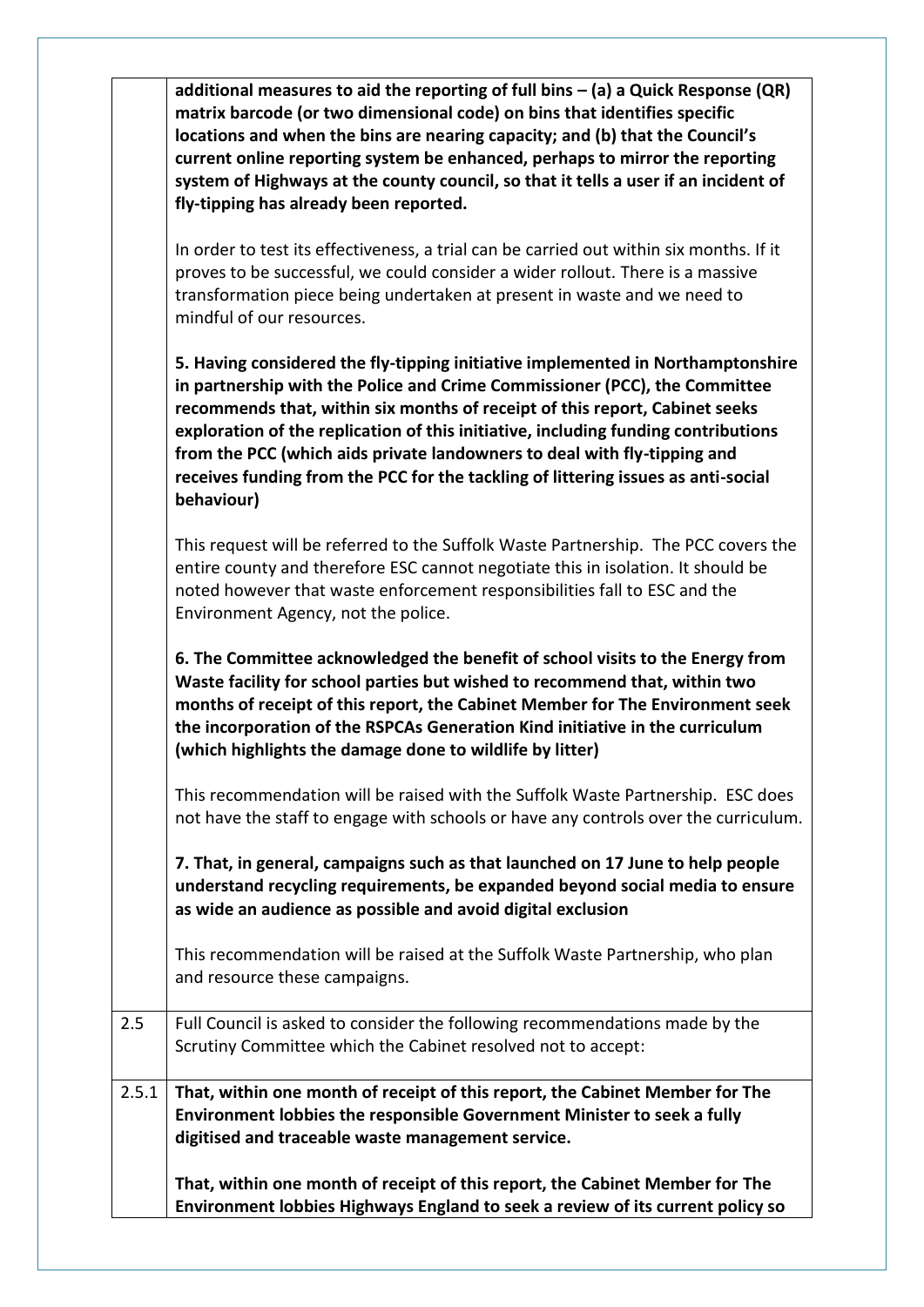|       | that electronic anti-littering message signs can be displayed again on the<br>overhead gantries on both carriageways of the A14 between Ipswich and<br>Felixstowe.                                                                                                                                                                                                                                                         |
|-------|----------------------------------------------------------------------------------------------------------------------------------------------------------------------------------------------------------------------------------------------------------------------------------------------------------------------------------------------------------------------------------------------------------------------------|
|       | That, within one month of receipt of this report, the Cabinet Member for The<br>Environment lobbies the Port of Felixstowe to seek improved and affordable<br>facilities for drivers at the Port (to minimise littering in lay-bys and potential<br>health hazards).                                                                                                                                                       |
|       | It is not realistic for Cabinet to lobby on an endless list of issues to Government<br>Departments and / or other agencies. It is open for Scrutiny Committee to do so if<br>they wished.                                                                                                                                                                                                                                  |
| 2.5.2 | That, with three months of receipt of this report, Cabinet explores the possibility<br>of financial assistance/grants to residents on low income or in receipt of<br>Universal Credit towards the cost of collection of large and bulky items                                                                                                                                                                              |
|       | This recommendation is not supported. It will be very difficult, in practise, for<br>Norse to determine whether someone is in receipt of UC when they bill for a<br>collection. Therefore, it is open to abuse. In addition, it starts a precedent of<br>reductions in fees and charges for people in receipt of UC that would in practise<br>mean the council subsidising refuse services, adding pressure to the system. |
|       | This has been raised with our Housing Team who have in turn spoken with Housing<br>Associations to give assistance.                                                                                                                                                                                                                                                                                                        |
|       | Residents need to take responsibility for their actions, the message the cabinet<br>member of the environment will be articulating is reuse, repropose and reduce.                                                                                                                                                                                                                                                         |
| 2.5.3 | That, within two months of receipt of this report, Cabinet authorises the Fixed<br>Penalty Notice for littering to be increased to the maximum amount permissible<br>and, in addition, that those being sent a FPN also receive a leaflet explaining the<br>impact of their actions on the environment (rather than an ashtray)                                                                                            |
|       | This recommendation is not supported. Each individual case will continue to be<br>looked at on its own merits. Applying the maximum penalty has its drawbacks, as<br>the larger the fine the greater number of people will default leading to increased<br>workload with follow-up and prosecutions.                                                                                                                       |
| 2.5.4 | That, within two months of receipt of this report, Cabinet seeks a<br>communication campaign to advise residents of how to find reputable waste<br>management carriers and what licensing documentation to seek before hiring                                                                                                                                                                                              |
|       | The Environment Agency licence waste carriers and already publicise the rules<br>around this. Our message to residents is that they need to be responsible for<br>checking any company credentials and illustrate how to do this.                                                                                                                                                                                          |
| 2.5.5 | That, within three months, the Community Partnership Board be asked to<br>consider providing funding towards the prevention of littering (it is suggested<br>that this be implemented along the lines of the Local Area Committees scheme<br>successfully implemented by Sheffield City Council).                                                                                                                          |